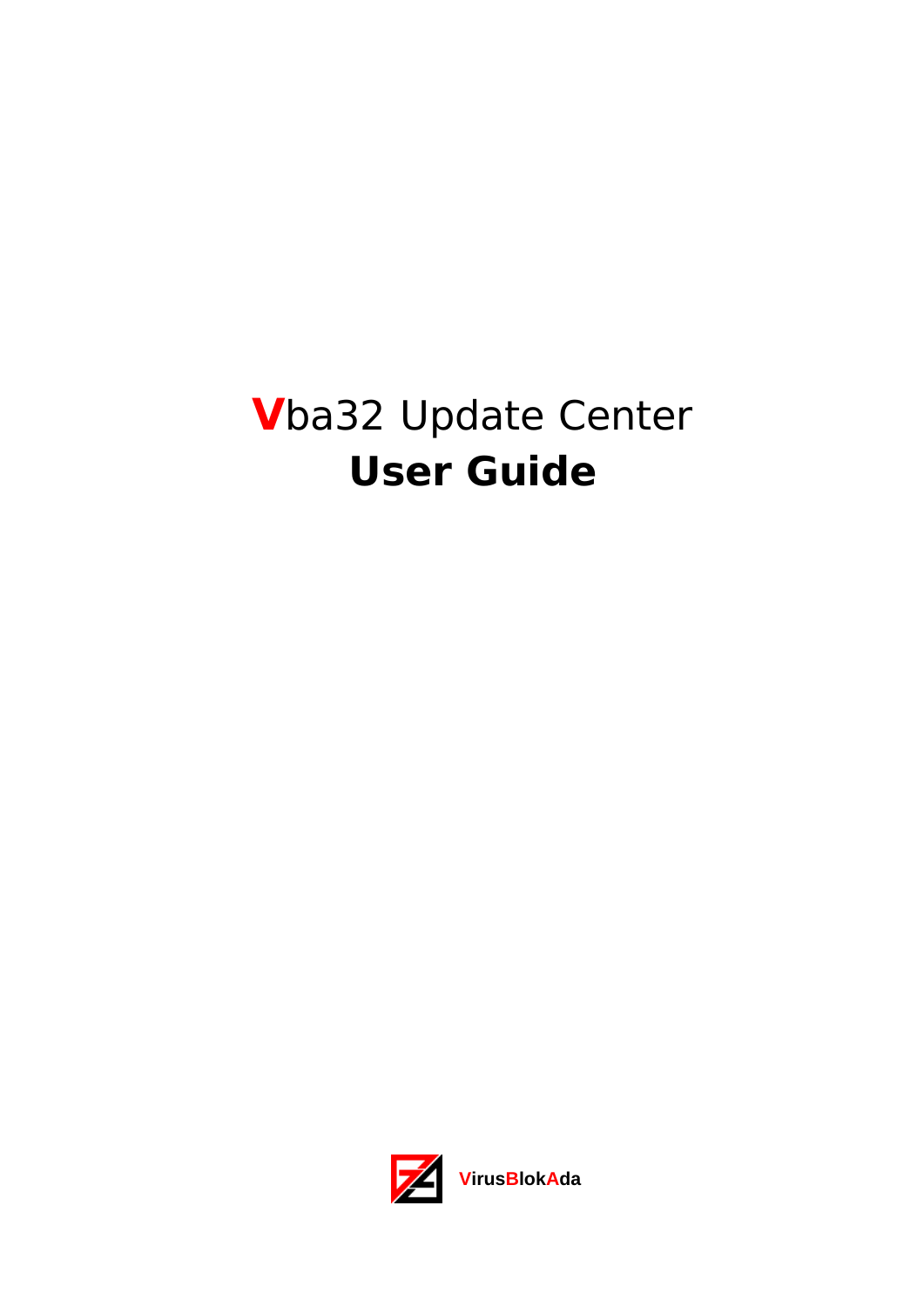Copyright © 2004-2007 VirusBlokAda Ltd.

Documentation version: 1.1 (January 2007)

All rights reserved. All contents, graphics and texts, in this documentation are the property of VirusBlokAda Ltd. No part of this documentation may be reproduced in any form or by any means, including online and offline publications, without written permission from VirusBlokAda Ltd.

Microsoft® and Windows® are registered trademarks of Microsoft Corporation.

All other company and product names may be trademarks of the respective companies with which they are associated.

#### **VirusBlokAda Ltd.**

Kalvarijskaja Str., 17, 611 220004 Minsk, Belarus Tel.: (+375 17) 226-62-85 - Sales department Tel.: (+375 17) 226-85-55 - Programming department E-mail: support-en@anti-virus.by

VirusBlokAda may make improvements or changes in the product described in this documentation at any time. The latest version of the documentation is available on the developer's web-site: <http://www.anti-virus.by/en/>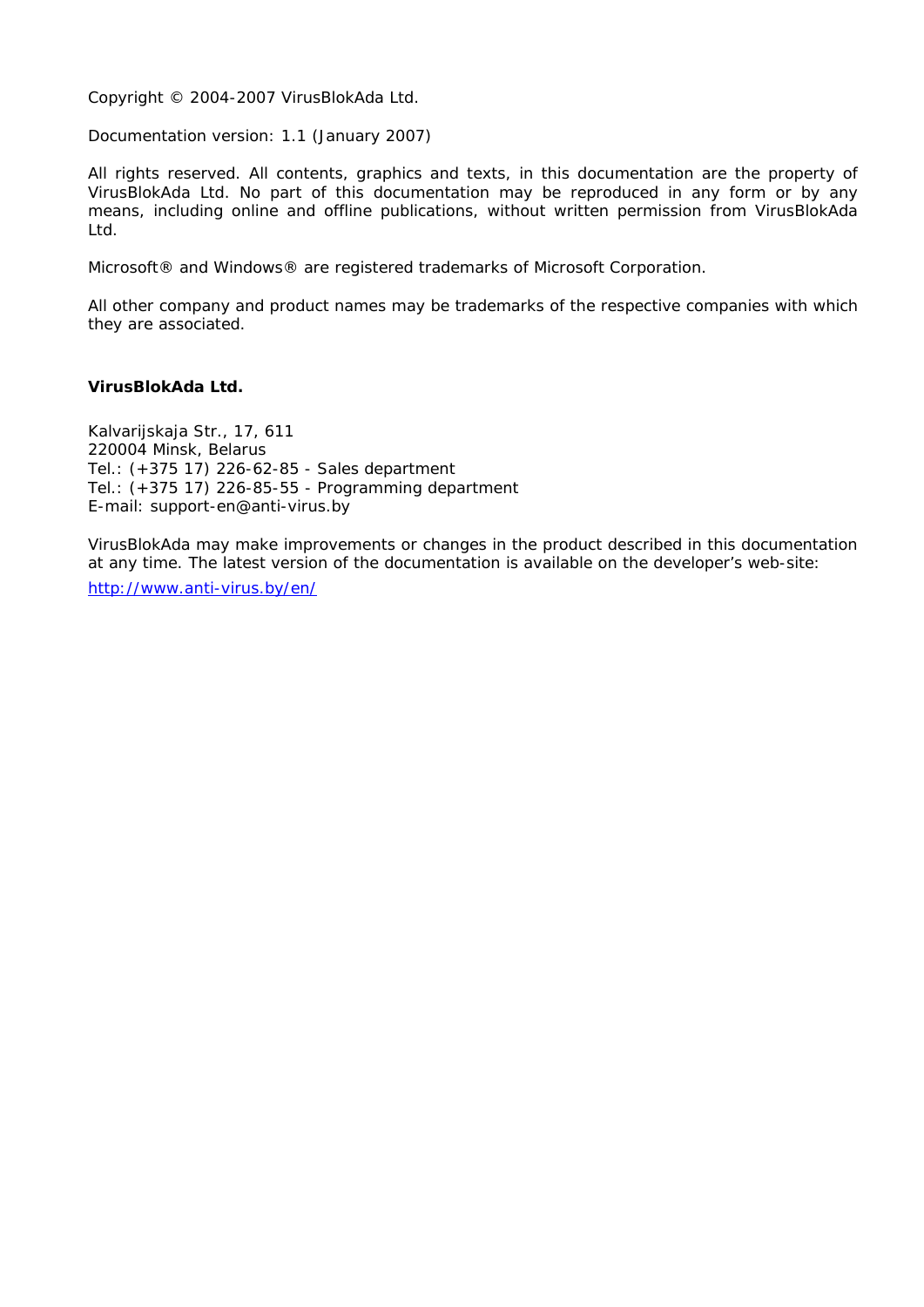# **Contents**

| 1 <sup>1</sup> |  |
|----------------|--|
| 1.1            |  |
| 2 <sup>1</sup> |  |
| 2.1            |  |
| 211            |  |
| 2.1.2          |  |
| 2.1.3          |  |
| 2.1.4          |  |
| 2.1.5          |  |
| 2.1.6          |  |
| 2.1.7          |  |
| 2.1.8          |  |
| $2.2^{\circ}$  |  |
| 3.             |  |
| 3.1            |  |
| 3.2            |  |
| 3.3            |  |
| 3.4            |  |
| 3.5            |  |
| 3.6            |  |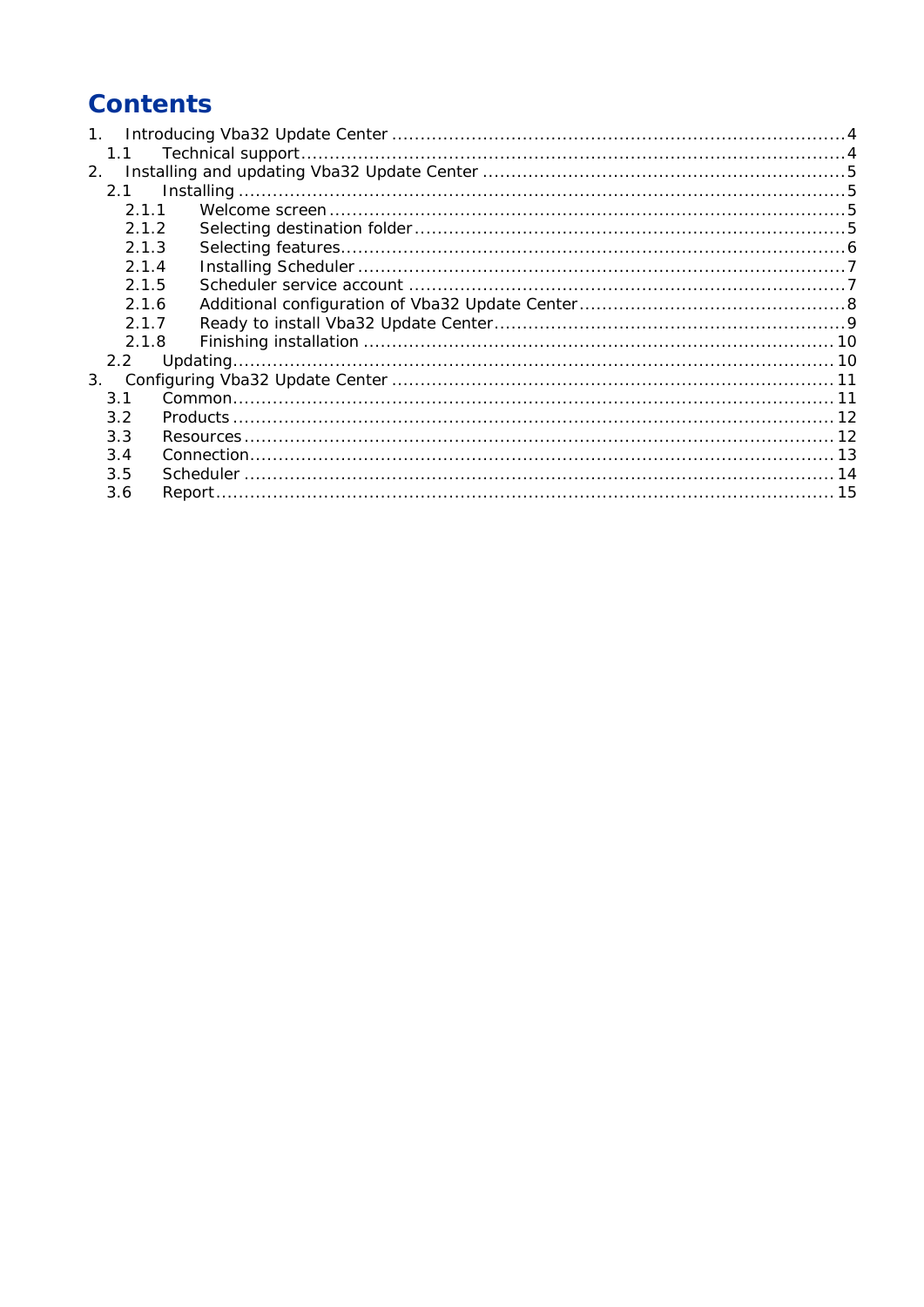# **1. Introducing Vba32 Update Center**

<span id="page-3-0"></span>Vba32 Update Center creates and keeps up-to-date Vba32 update folders.

Vba32 Update Center allows performing synchronization of two and more Vba32 update folders stored at local computer or in local network, getting the updates via the Internet by http or ftpprotocol.

Owing to usage of the cascade synchronization system, Vba32 Update Center provides the most efficient way of the Vba32 products update synchronization, decreases service expenses and simplifies the administration of enterprise antivirus protection.

Vba32 Update Center allows:

- synchronizing only necessary update packages selectively;
- specifying several update servers as alternatives;
- **PERF** performing synchronization of two or more local update folders;
- performing background mode synchronization on the schedule round the clock or only in definitely given time interval;
- **•** performing self-update;
- **EXE** keeping detailed program report file.

### **1.1 Technical support**

The program is supported by VirusBlokAda Ltd. License #01019/0026090, 2004/12/14 issued by The State Centre of Information Security of the Republic of Belarus. The License entitles the owner to perform technical protection of data including the use of cryptographic methods and the right to use digital signature.

Kalvarijskaja Str., 17, 611 220004 Minsk, Belarus Tel.: (+375 17) 226-62-85 - Sales department Tel.: (+375 17) 226-85-55 - Programming department E-mail: [support-en@anti-virus.by](mailto:support-en@anti-virus.by) WWW:<http://www.anti-virus.by/en/>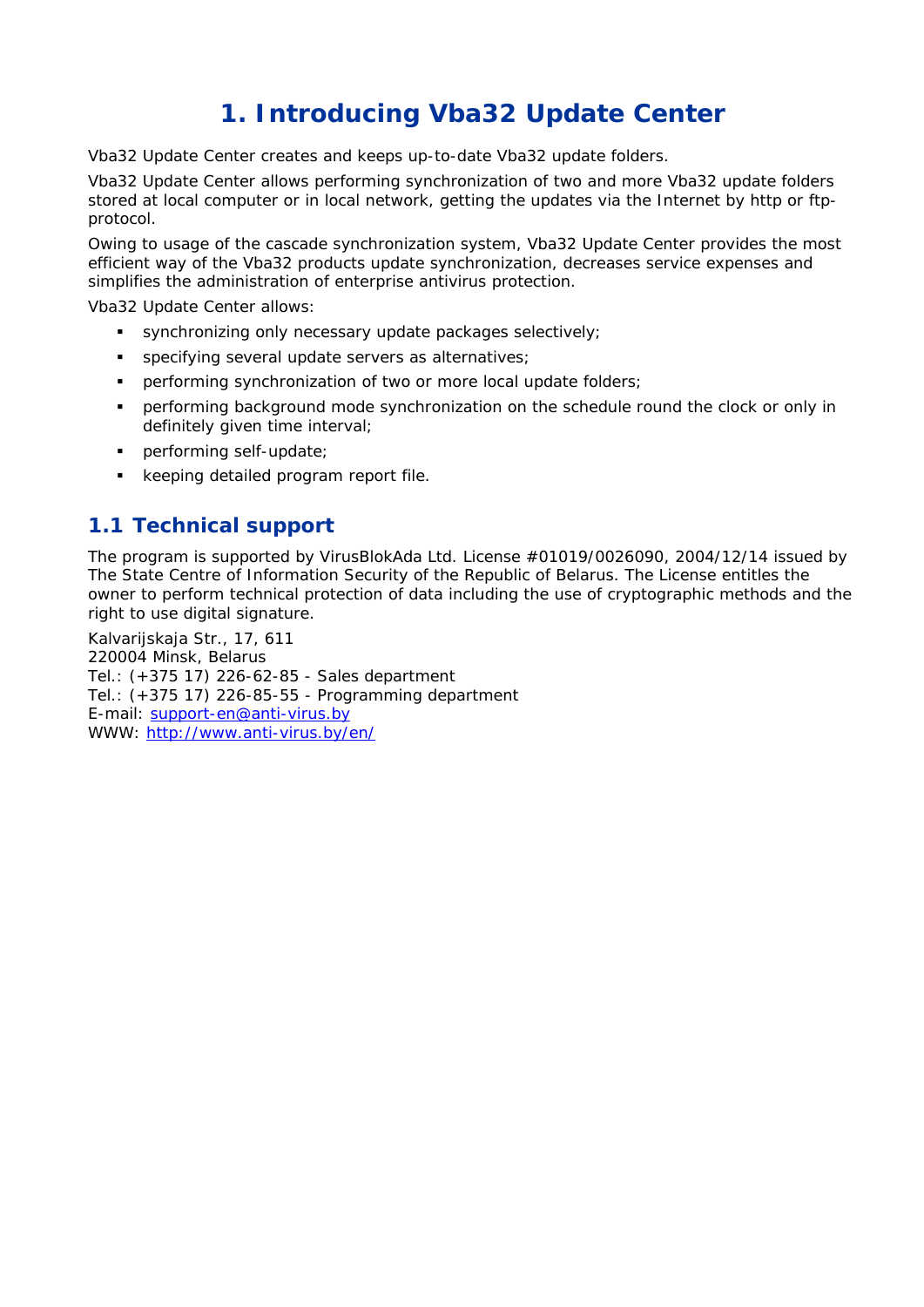# <span id="page-4-0"></span>**2. Installing and updating Vba32 Update Center**

# **2.1 Installing**

It is recommended to close all applications before installation. Administrative privileges are required to install the program under Windows NT/2000/XP/2003.

#### **2.1.1 Welcome screen**

The Welcome screen displays recommendations on the Vba32 Update Center installation.



Press the **Next** button to proceed.

#### **2.1.2 Selecting destination folder**

Select a folder where Vba32 Update Center will be installed to.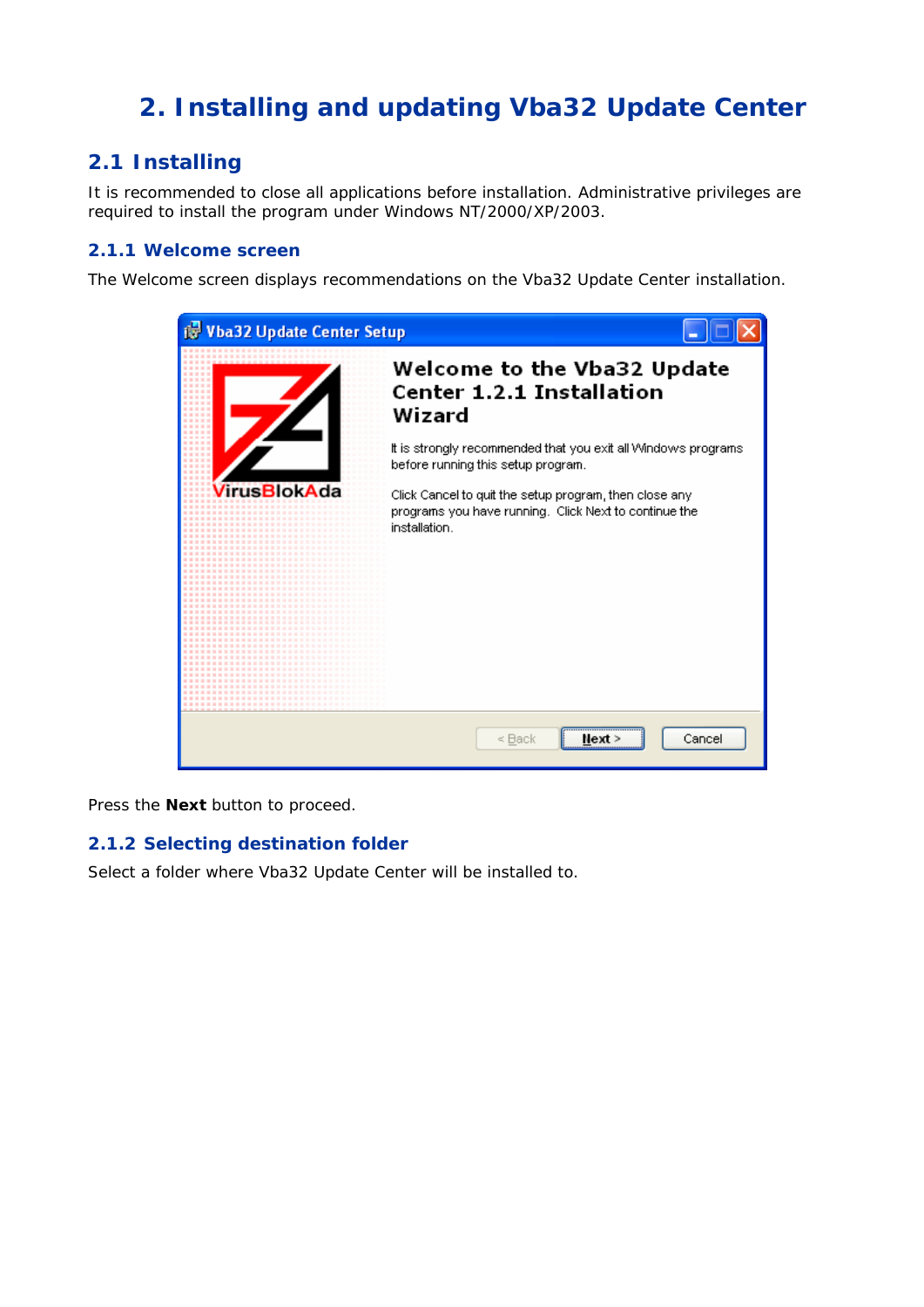<span id="page-5-0"></span>

| <b>is Vba32 Update Center Setup</b>                                                                                                                                                       |
|-------------------------------------------------------------------------------------------------------------------------------------------------------------------------------------------|
| <b>Destination Folder</b><br>Select a folder where the application will be installed.                                                                                                     |
| The Setup Wizard will install the files for Vba32 Update Center in the<br>following folder.<br>To install into a different folder, click the Browse button, and select another<br>folder. |
| <b>Destination Folder</b><br><b>Browse</b><br>C:\Program Files\Vba32\Vba32 Update Center\                                                                                                 |
| < <u>B</u> ack<br>Cancel<br>Next >                                                                                                                                                        |

To install Vba32 Update Center into a different folder, press the **Browse** button and specify another folder.

#### **2.1.3 Selecting features**

Additional features can be selected to install:

- **Scheduler** it is designed to perform automatic synchronization on the schedule.
- **Help** help file.

| is Vba32 Update Center Setup                                                                                                              |                                                                                                          |
|-------------------------------------------------------------------------------------------------------------------------------------------|----------------------------------------------------------------------------------------------------------|
| <b>Select Features</b><br>Please select which features you would like to install.                                                         |                                                                                                          |
| Vba32 Update Center<br>Scheduler<br>Help                                                                                                  | <b>Feature Description:</b><br>Vba32 Update Center creates and keeps<br>up-to-date Vba32 update folders. |
| This feature requires 1334KB on your hard drive. It has 2 of 2 subfeatures selected. The<br>subfeatures require 113KB on your hard drive. |                                                                                                          |
| Disk Cost<br>Reset                                                                                                                        | Next ><br>< Back<br>Cancel                                                                               |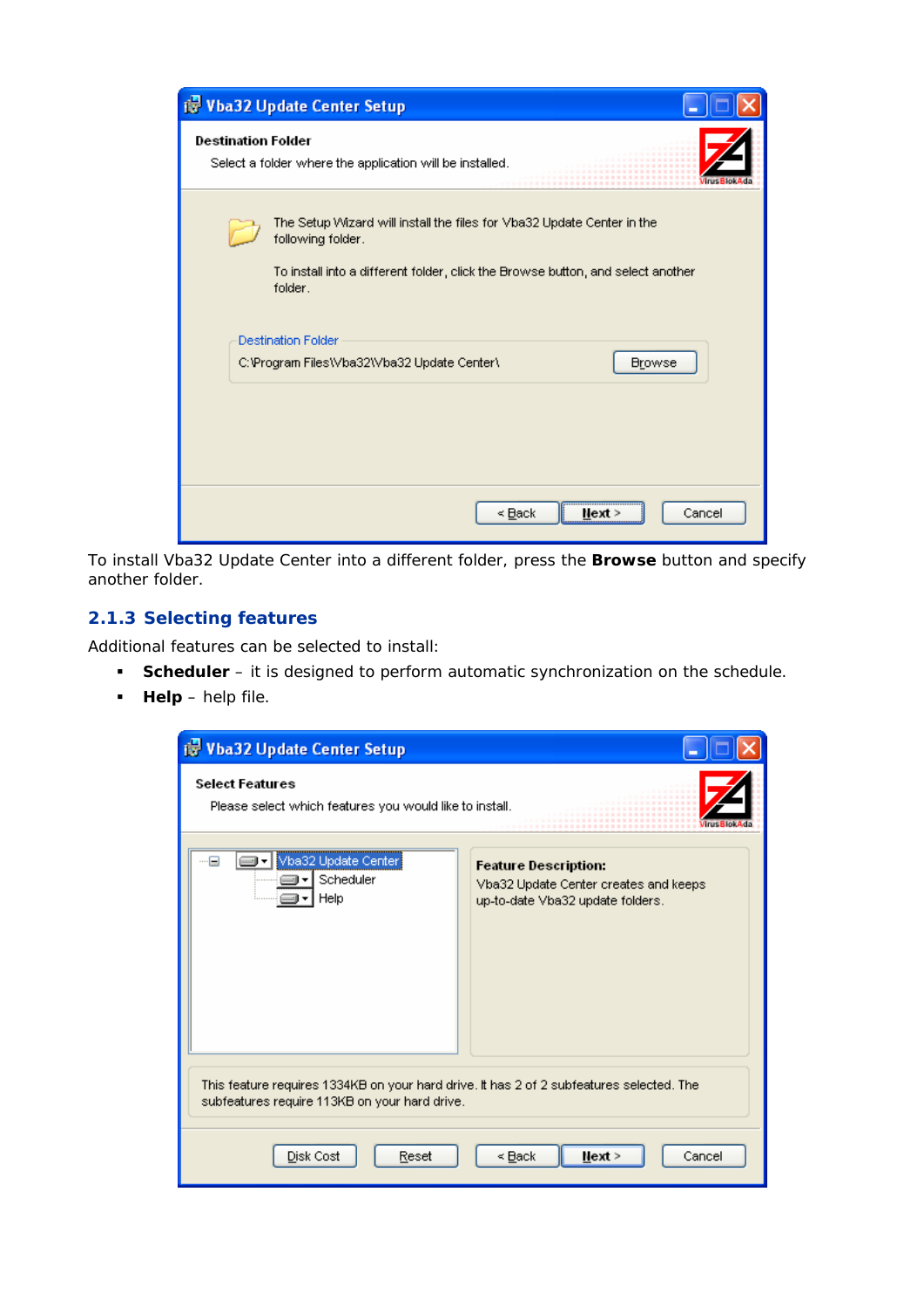<span id="page-6-0"></span>To install the selected feature, choose the **Will be installed on hard-drive** item in a pop-up menu. To refuse the installation of a feature, choose the **Entire feature will be unavailable**  item in the pop-up menu.

Press the **Disk Cost** button to get the information on free disk space needed for all features to be installed. Press the **Reset** button to restore the feature list to its initial state.

Press the **Next** button to proceed the installation.

#### **2.1.4 Installing Scheduler**

Provided the **Scheduler** feature has been chosen on the [Selecting features](#page-5-0) step, type of its installation should be specified.

| is Vba32 Update Center Setup                                                   |                                                                                            |
|--------------------------------------------------------------------------------|--------------------------------------------------------------------------------------------|
| <b>Sheduler Installation Type</b><br>Select Vba32 Scheduler installation type. |                                                                                            |
| Install as service (recommended)                                               |                                                                                            |
|                                                                                | This method provides synchronization without users<br>logged in.                           |
| Install as application                                                         |                                                                                            |
|                                                                                | In some cases this method can help to solve the problem<br>of access to network resources. |
|                                                                                |                                                                                            |
|                                                                                |                                                                                            |
|                                                                                |                                                                                            |
|                                                                                | < Back<br>Cancel<br>Next                                                                   |

- **Install as service (recommended)** the method provides synchronization without users logged in.
- **Install as application** in some cases the method may help to solve some problems when accessing network resources.

If some problems have occurred when installing or using **Vba32 Update Center** you can contact [Technical support team](#page-3-0) to request support.

#### **2.1.5 Scheduler service account**

An account which will be used by Scheduler for functioning should be specified on this step.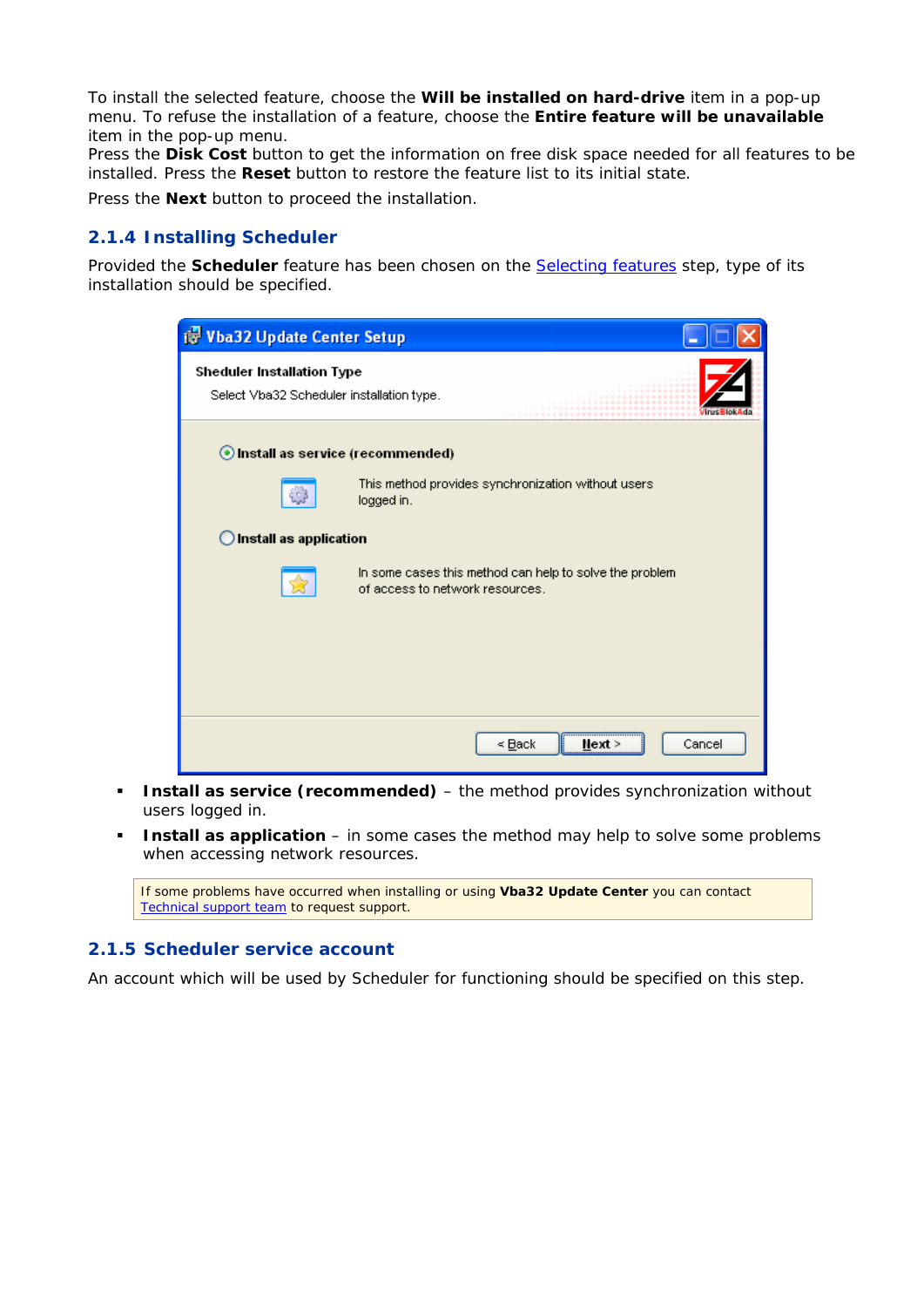<span id="page-7-0"></span>

| Vba32 Update Center Setup                                                                                                             |                                   |  |
|---------------------------------------------------------------------------------------------------------------------------------------|-----------------------------------|--|
| <b>Service Account Details</b><br>The following logon information is used by Vba32 Update Center.                                     |                                   |  |
| To configure Vba32 Update Center for scheduled network update, enter an account<br>name and password for the Vba32 Scheduler service. |                                   |  |
| ⊙ Default account (LocalSystem)                                                                                                       |                                   |  |
|                                                                                                                                       | Log on as Local System account.   |  |
| User account                                                                                                                          |                                   |  |
| Domain:                                                                                                                               | IVBA.                             |  |
| Account name:                                                                                                                         | ∣sasha                            |  |
| Password:                                                                                                                             |                                   |  |
|                                                                                                                                       |                                   |  |
|                                                                                                                                       |                                   |  |
|                                                                                                                                       | < <u>B</u> ack<br>Cancel<br>Next∶ |  |

Specify account details needed to install the Scheduler service:

- **Default account** the Scheduler service will function within the context of the Local system account.
- **User account** the Scheduler service will function within the context of the specified user account:
	- **Domain** type a user domain.
	- **Account name** type the name of a user account.
	- **Password** type the password.

#### **2.1.6 Additional configuration of Vba32 Update Center**

Additional configuration of Vba32 Update Center can be performed.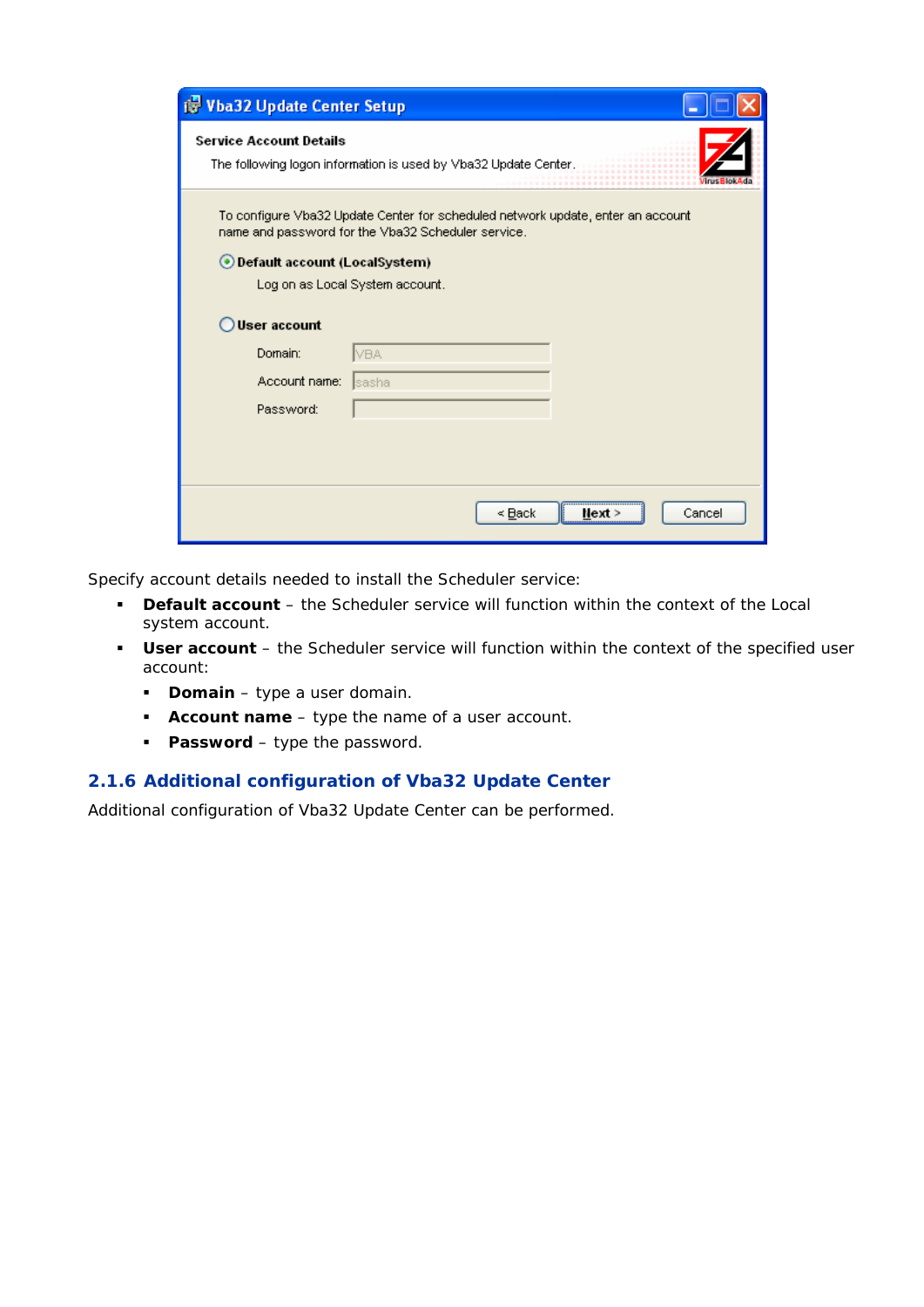<span id="page-8-0"></span>

**Launch Vba32 Update Center at Windows startup** – the program will be launched at the operating system startup automatically.

**Create a Desktop icon** – the Vba32 Update Center icon will be created on the Windows Desktop.

**Create the Start menu shortcuts** – the Vba32\Vba32 Update Center group with shortcuts to the program features will be created in the Start menu.

#### **2.1.7 Ready to install Vba32 Update Center**

| Vba32 Update Center Setup                                                                            |                                    |
|------------------------------------------------------------------------------------------------------|------------------------------------|
| Ready to Install the Application<br>Click Next to begin installation.                                |                                    |
| Click the Back button to reenter the installation information or click Cancel to exit the<br>wizard. |                                    |
|                                                                                                      |                                    |
|                                                                                                      | Cancel<br>< <u>B</u> ack<br>Next > |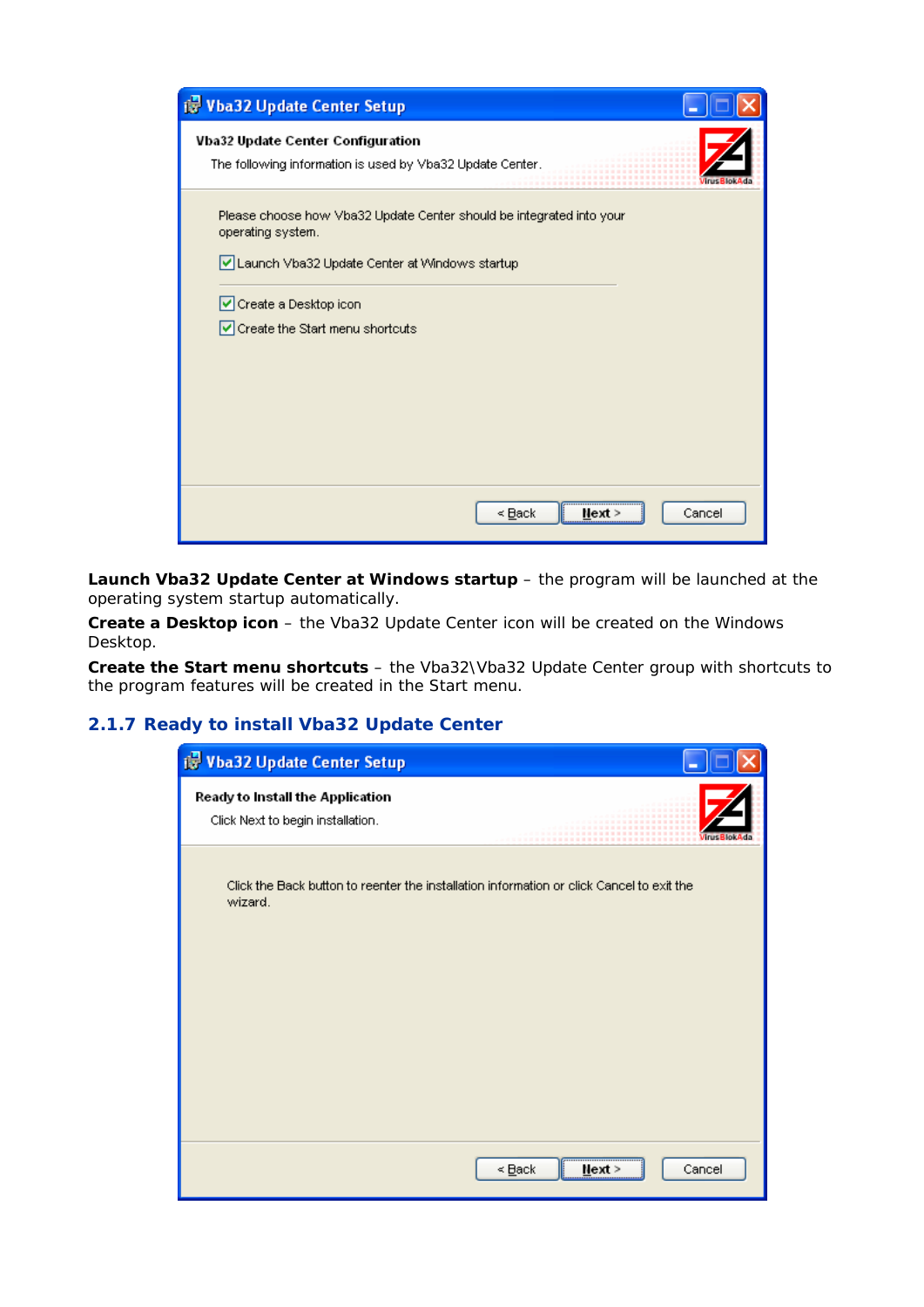<span id="page-9-0"></span>Press the **Next** button to start the installation. Press the **Back** button if some data for the installation should be revised or press the **Cancel** button to exit the setup program.

#### **2.1.8 Finishing installation**

| Vba32 Update Center Setup |                                                         |
|---------------------------|---------------------------------------------------------|
|                           | Vba32 Update Center has been<br>successfully installed. |
| /irusBlokAda              | Click the Finish button to exit this installation.      |
|                           | Launch Vba32 Update Center                              |
|                           | Finish<br>Cancel                                        |

Congratulations! Vba32 Update Center has been successfully installed at your computer! Enable **Launch Vba32 Update Center** to launch the program after exiting the setup program. Press the **Finish** to exit the setup program.

# **2.2 Updating**

There is no need to do something specific to update the program since Vba32 Update Center has the self-update function which allows checking for new version of the program every time the synchronization is performed and updating the program modules if it is needed.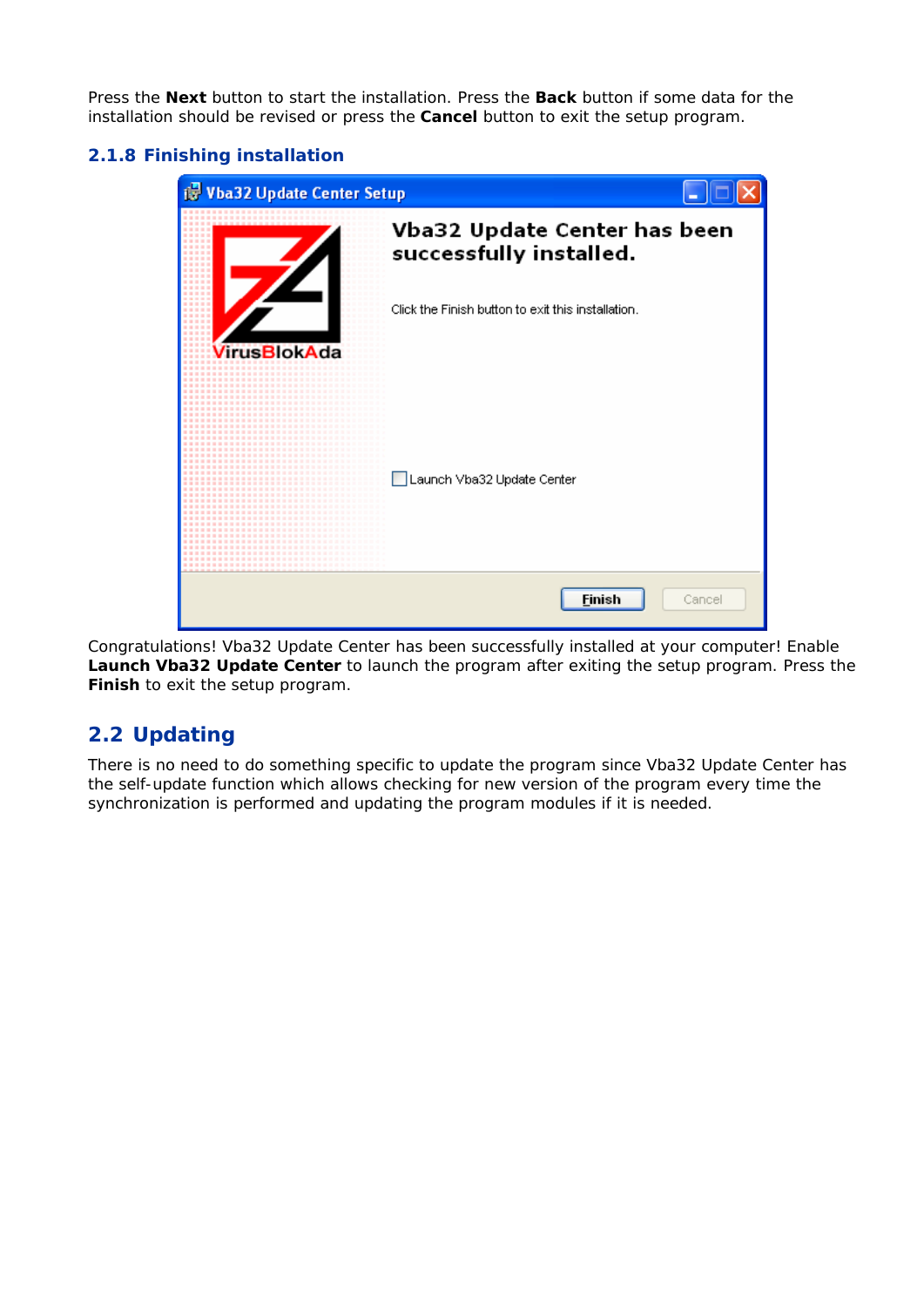# **3. Configuring Vba32 Update Center**

<span id="page-10-0"></span>Vba32 Update Center settings allow choosing the Vba32 products to synchronize, specifying update resources to be synchronized, configuring the report file keeping, viewing statistics of the functioniong.

The section contains the following articles:

**[Common](#page-10-0) [Products](#page-11-0) [Resources](#page-11-0) [Connection](#page-12-0) [Schedule](#page-13-0)** [Report](#page-14-0)

## **3.1 Common**

| <b>Vba32 Update Center - Settings</b><br>ш |                                                                                                                                   |  |
|--------------------------------------------|-----------------------------------------------------------------------------------------------------------------------------------|--|
| Common<br>┙<br>Products                    | Common<br>Load Update Center at Windows startup<br>Minimize Update Center window at startup<br>Allow self-update of Update Center |  |
| Resources<br><b>Connection</b>             | Language<br>Choose interface language:<br>English                                                                                 |  |
| Schedule<br>Report                         | Cancel<br>Help<br>Yes<br>Apply                                                                                                    |  |

- **Load Update Center at Windows startup** allows launching Vba32 Update Center at Windows startup.
- **Minimize Update Center window at startup** provided the option is enabled, Vba32 Update Center is launched minimized.
- **Allow self-update of Update Center** provided the option is enabled, Vba32 Update Center updates its modules automatically.
- **Language** allows choosing interface language.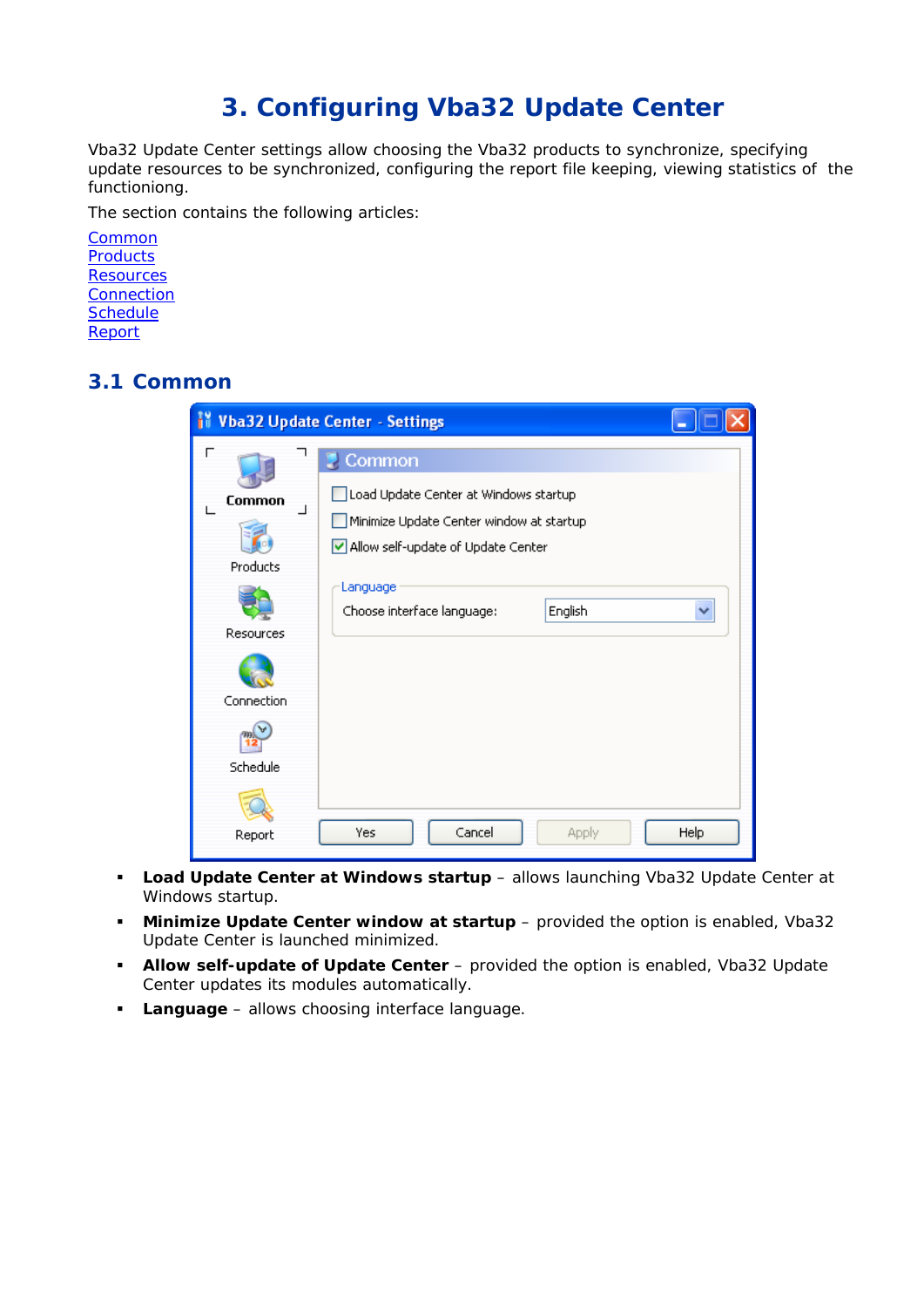### <span id="page-11-0"></span>**3.2 Products**

|                                                                | <b>Vba32 Update Center - Settings</b>                                                                                                                                                                                                                                                                                                                                                                                                   |             |
|----------------------------------------------------------------|-----------------------------------------------------------------------------------------------------------------------------------------------------------------------------------------------------------------------------------------------------------------------------------------------------------------------------------------------------------------------------------------------------------------------------------------|-------------|
| Common<br>г<br>Products<br>Resources<br>Connection<br>Schedule | <b>R</b> Products<br>Products<br>Vba32 NT Workstation<br>Vba32 NT Personal<br>Vba32 NT Server<br>Vba32 9X Workstation<br>Vba32 9X Personal<br>Vba32 9X Network<br>Vba32 for Lotus Domino<br>Vba32 Monitor and Scanner for Exchange 5.5<br>Description<br>Prevents workstations from being infected by computer viruses,<br>mail worms, trojan programs, backdoors and other malware.<br>Provides complete cure of infected workstation. |             |
| Report                                                         | Cancel<br>Apply<br>Yes                                                                                                                                                                                                                                                                                                                                                                                                                  | <b>Help</b> |

- **Products** contains a list of products available for update.
- **Description** a brief description of the selected product.

### **3.3 Resources**

| M                                                                     | <b>Vba32 Update Center - Settings</b>                                                                                                                                                   |
|-----------------------------------------------------------------------|-----------------------------------------------------------------------------------------------------------------------------------------------------------------------------------------|
| Common<br>Products<br>г<br><b>Resources</b><br>Connection<br>Schedule | <b>&amp; Resources</b><br>Server list<br>http://vba32.de/update/<br>http://www.anti-virus.by/update/<br>of ftp://www.open.by/vba/update/<br>串<br>Local update folders<br>C:\Update<br>串 |
| Report                                                                | Cancel<br>Help<br>Yes<br><b>Apply</b>                                                                                                                                                   |

 **Server list** – contains a list of update servers. The first server from the list is used during synchronization. The others are alternatives in case of main server unavailability.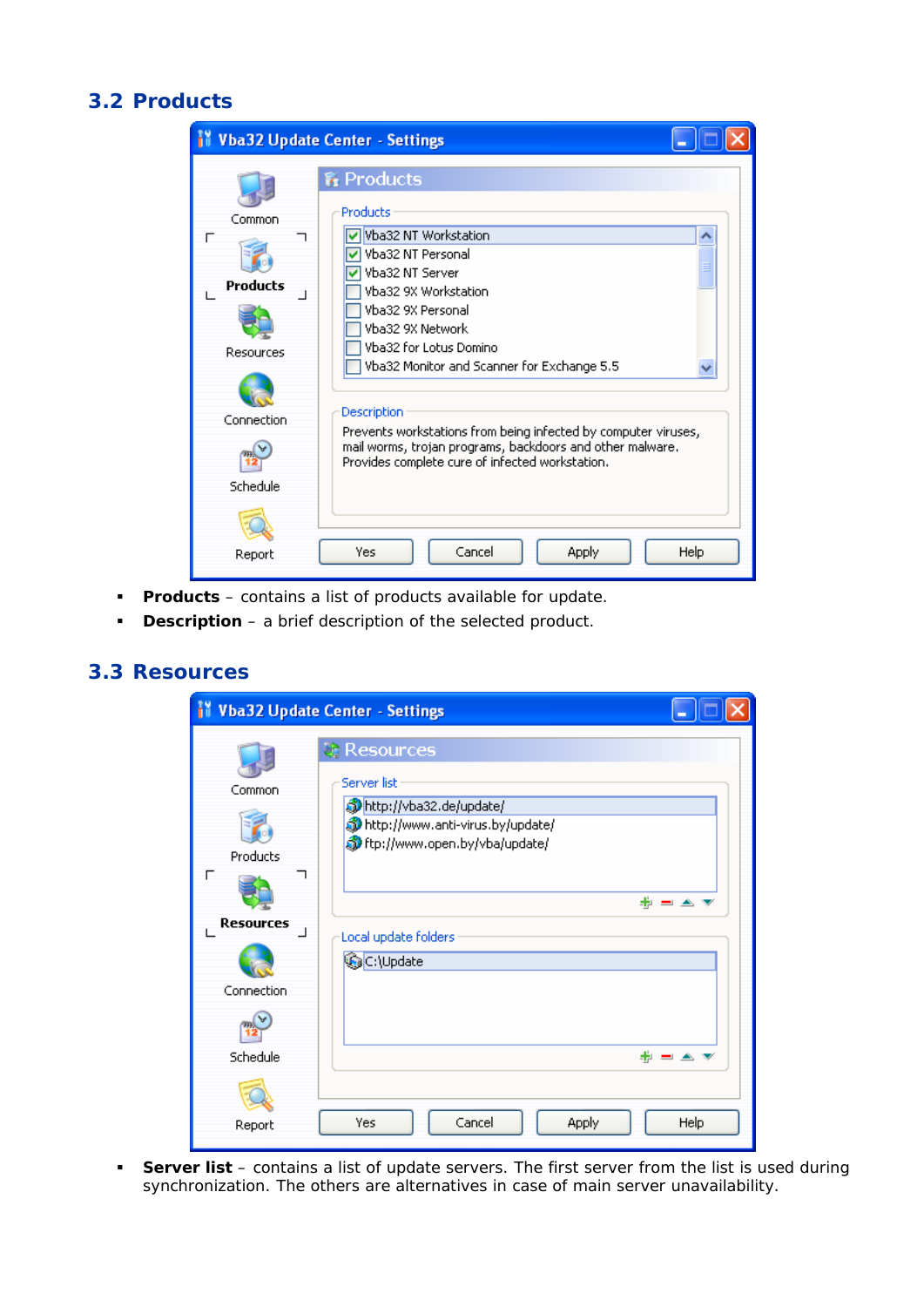<span id="page-12-0"></span> **Local update folders** – contains a list of local update folders which are used to synchronize product updates. Primary synchronization is made between the first folder in the list and one of the servers available. Then consecutive synchronization of remaining folders in the list is performed with the help of the cascade synchronization system.

### **3.4 Connection**

|                   | <b>Vba32 Update Center - Settings</b>                                                       |
|-------------------|---------------------------------------------------------------------------------------------|
|                   | Connection                                                                                  |
| Common            | Proxy                                                                                       |
|                   | Use proxyj<br>Port:<br>Proxy-server:                                                        |
| Products          | Authorzation                                                                                |
|                   | Use authorization                                                                           |
| Resources         | Password:<br>Login:                                                                         |
| г                 | NTLM-authorization                                                                          |
| <b>Connection</b> | <b>Restrictions</b>                                                                         |
|                   | Always try to perform update repeatedly<br>÷<br>3.<br>unsuccessful attempts<br>◯ Stop after |
| Schedule          | ٨<br>Retry interval, seconds:<br>30<br>v                                                    |
|                   |                                                                                             |
| Report            | Cancel<br>Apply<br>Help<br>Yes                                                              |

- **Proxy** contains the settings of connection via proxy-server.
	- **Proxy-server** proxy-server address.
	- **Port** proxy-server port.
- **Authorization**. Contains user authorization data that is used when connecting to proxyserver
	- **Login** login to establish a connection to a proxy-server.
	- **Password** password to establish a connection to a proxy-server.
	- **NTLM-authorization** enables NTLM-authorization when connecting a proxy-server.
- **Restrictions**. Contains the settings of synchronization process restrictions.
	- **Always try to perform update repeatedly** attempts to connect will be made, unless all chosen products are synchronized completely.
	- **Stop after [x] unsuccessful attempts** stops attempting to connect and finishes the synchronization process after given number of unsuccessful attempts to get data has been performed.
	- **Retry interval, seconds** specify interval between unsuccessful update attempts.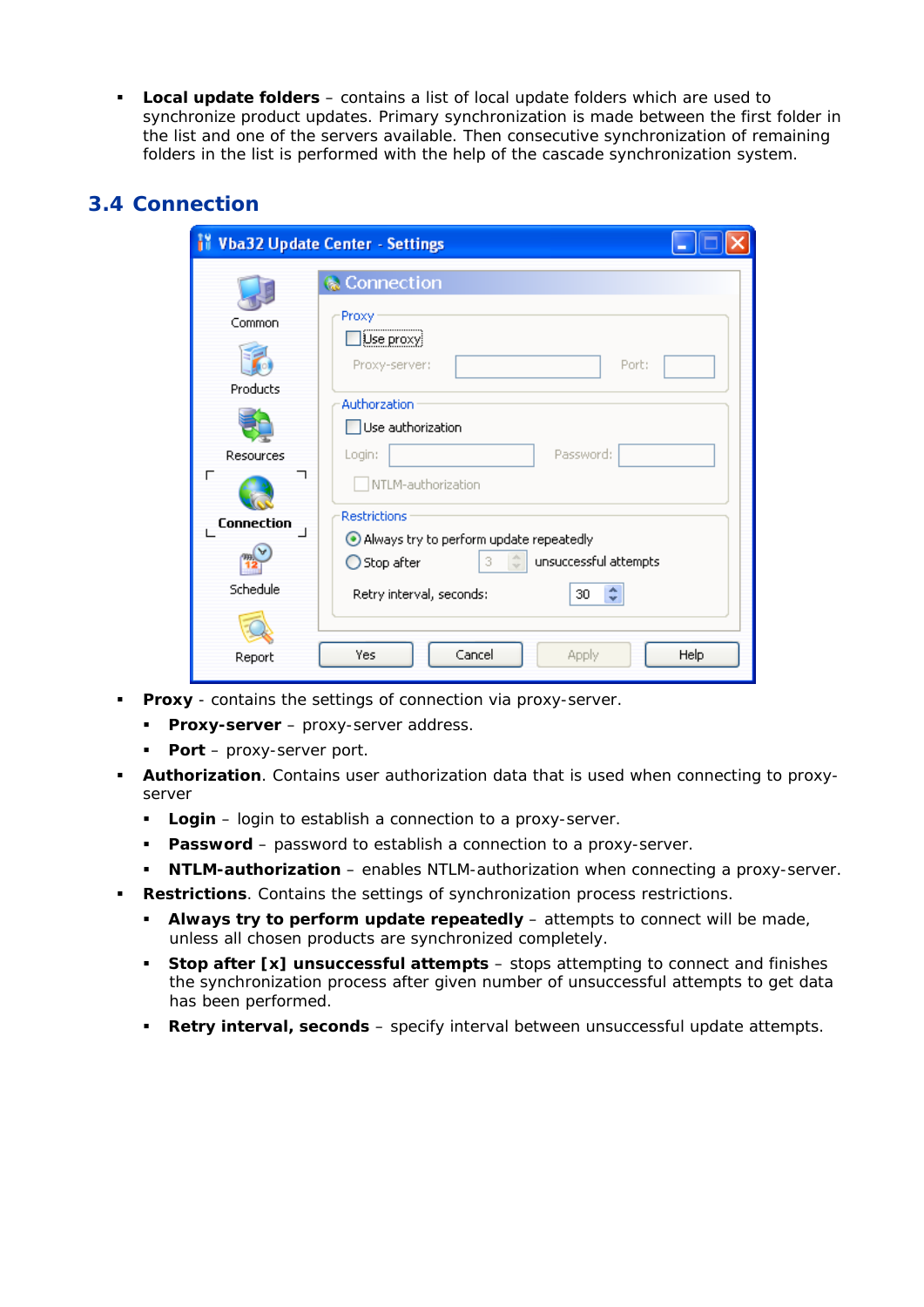# <span id="page-13-0"></span>**3.5 Scheduler**

| m                                                                          | <b>Vba32 Update Center - Settings</b>                                                                                                                                                                                                                                          |
|----------------------------------------------------------------------------|--------------------------------------------------------------------------------------------------------------------------------------------------------------------------------------------------------------------------------------------------------------------------------|
| Common<br>Products<br>Resources<br>Connection<br>г<br><b>Schedule</b><br>┙ | Schedule<br>Start on the schedule<br><b>▽</b> Tuesday<br>V Wednesday V Thursday<br>Monday<br>☑ Saturday<br>$\nabla$ Friday<br>☑ Sunday<br>¢<br>Start at:<br>08:00<br>Round the clock<br>$\frac{\lambda}{\mathbf{v}}$<br>Stop at:<br>21:00<br>03 ↔<br>Interval between updates, |
| Report                                                                     | Cancel<br>Apply<br>Help<br>Yes                                                                                                                                                                                                                                                 |

- **Start on the schedule -** allows starting synchronization automatically in the background mode.
	- **Monday, Tuesday,..** the days of a week when the synchronization is allowed.
	- **Start at** sets the beginning of allowed time interval for synchronization.
	- **Stop at** sets the end of allowed time interval for the synchronization.
	- **Round the clock** enables round the clock synchronization.
	- **Interval between updates, hours** the period of time between synchronizations.